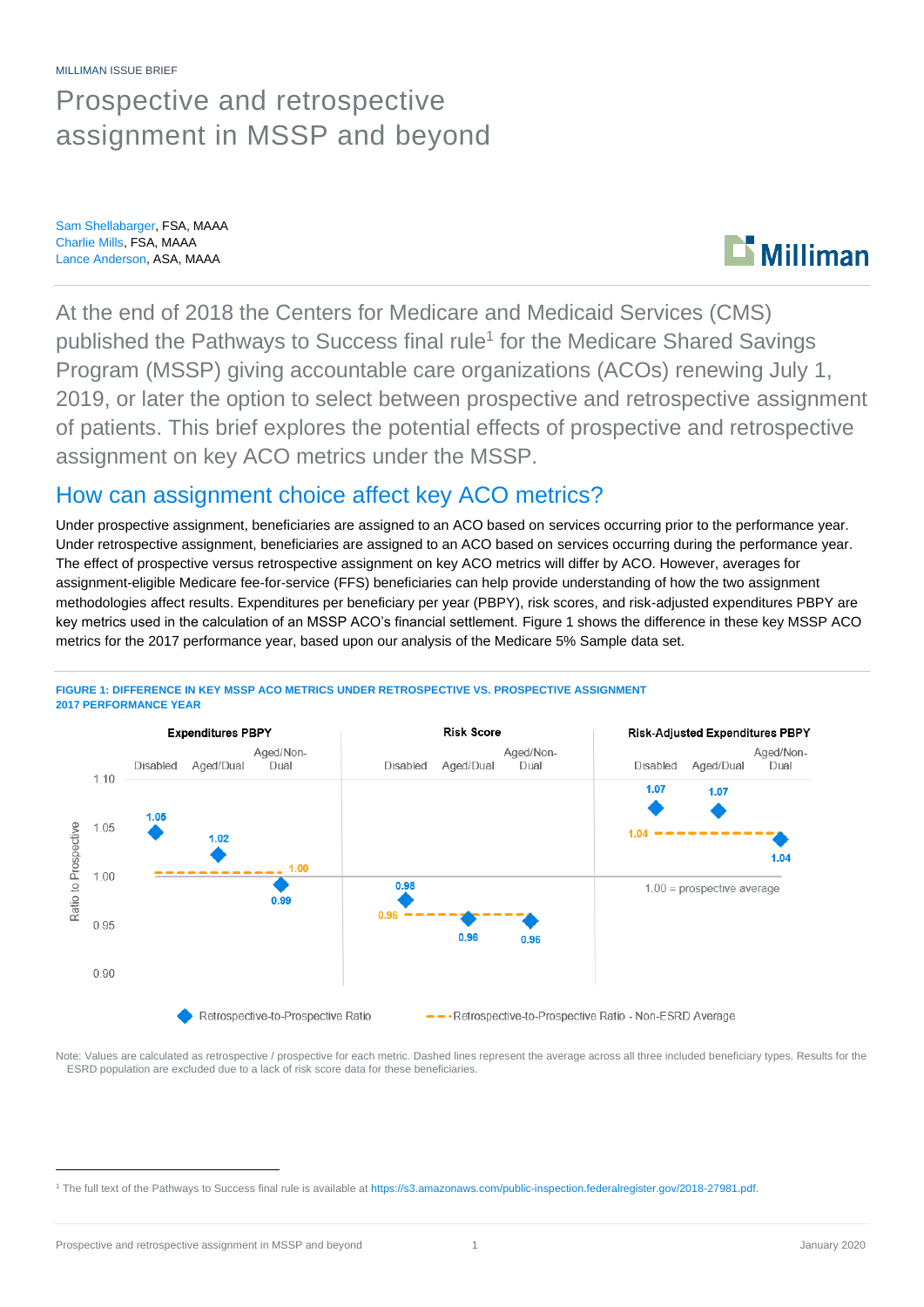The relationship between average expenditures PBPY across non-End-Stage Renal Disease (ESRD) beneficiaries under the two assignment approaches varies by beneficiary type. However, the average risk scores under retrospective assignment are lower than under prospective assignment for all three types, resulting in higher risk-adjusted expenditures under retrospective assignment for all three non-ESRD beneficiary types. Specifically, Figure 1 shows the following:

- **Expenditures:** On average, retrospectively assigned beneficiaries had PBPY expenditures roughly equal to those of the prospectively assigned beneficiaries. However, this relationship varied by beneficiary type.
- **Risk scores:** Retrospectively assigned beneficiaries had risk scores that were approximately 4% *lower* than the prospectively assigned beneficiaries. This is likely because CMS-Hierarchical Condition Categories (HCC) risk scores are calculated using a prospective model, so the prospective assignment period overlaps closely with the diagnosis capture period, meaning prospectively assigned beneficiaries were likely to have at least one visit during the diagnosis capture period used to calculate their risk scores.
- **Risk-adjusted expenditures:** Overall, the risk score decrease combined with the roughly equal PBPY expenditures results in approximately 4% higher average risk-adjusted expenditures PBPY for the retrospectively assigned beneficiaries.

While there is some variance in the relationship of expenditures PBPY between retrospectively and prospectively assigned beneficiaries across the disabled, aged/dual, and aged/non-dual cohorts, the relationships of risk scores and risk-adjusted expenditures PBPY are directionally consistent. For all three cohorts, average risk scores are lower and average risk-adjusted expenditures PBPY are higher for retrospectively assigned beneficiaries than for prospectively assigned beneficiaries.

Figure 2 shows the time periods for retrospective assignment, prospective assignment, and diagnosis collection for risk adjustment. The overlapping time periods shown in Figure 2 help explain the relationships between retrospectively and prospectively assigned beneficiary populations. As demonstrated in Figure 2, the diagnosis code capture period overlaps with nine months of the prospective assignment period but is prior to the retrospective assignment period.



#### **PROVIDER SPECIALTY**

The MSSP assignment methodology has two phases. The first phase assigns beneficiaries based on primary care services from primary care physicians (PCPs). If a beneficiary is not assigned in the first phase, then the beneficiary can be assigned based on primary care services performed by certain specialists.<sup>2</sup> In other words, primary care physicians receive priority over specialists in the MSSP assignment methodology. About 90% of assignment-eligible beneficiaries are assigned in the first phase to PCPs, and 10% are assigned to specialists.

Retrospective and prospective assignment have significantly different effects on the characteristics of the assigned populations for beneficiaries assigned to PCPs and specialists. Figure 3 shows these results.

<sup>&</sup>lt;sup>2</sup> MSSP (February 2019). Shared Savings and Losses and Assignment Methodology. Retrieved January 15, 2020, fro[m https://www.cms.gov/Medicare/Medicare-Fee](https://www.cms.gov/Medicare/Medicare-Fee-for-Service-Payment/sharedsavingsprogram/Downloads/Shared-Savings-Losses-Assignment-Spec-V7.pdf)[for-Service-Payment/sharedsavingsprogram/Downloads/Shared-Savings-Losses-Assignment-Spec-V7.pdf.](https://www.cms.gov/Medicare/Medicare-Fee-for-Service-Payment/sharedsavingsprogram/Downloads/Shared-Savings-Losses-Assignment-Spec-V7.pdf)

Table 9 (beginning on page 48) lists the primary care codes and services used in beneficiary assignment.

Table 10 (beginning on page 50) lists provider specialty codes that are considered primary care physicians (phase 1 of assignment) and specialists (phase 2 of assignment).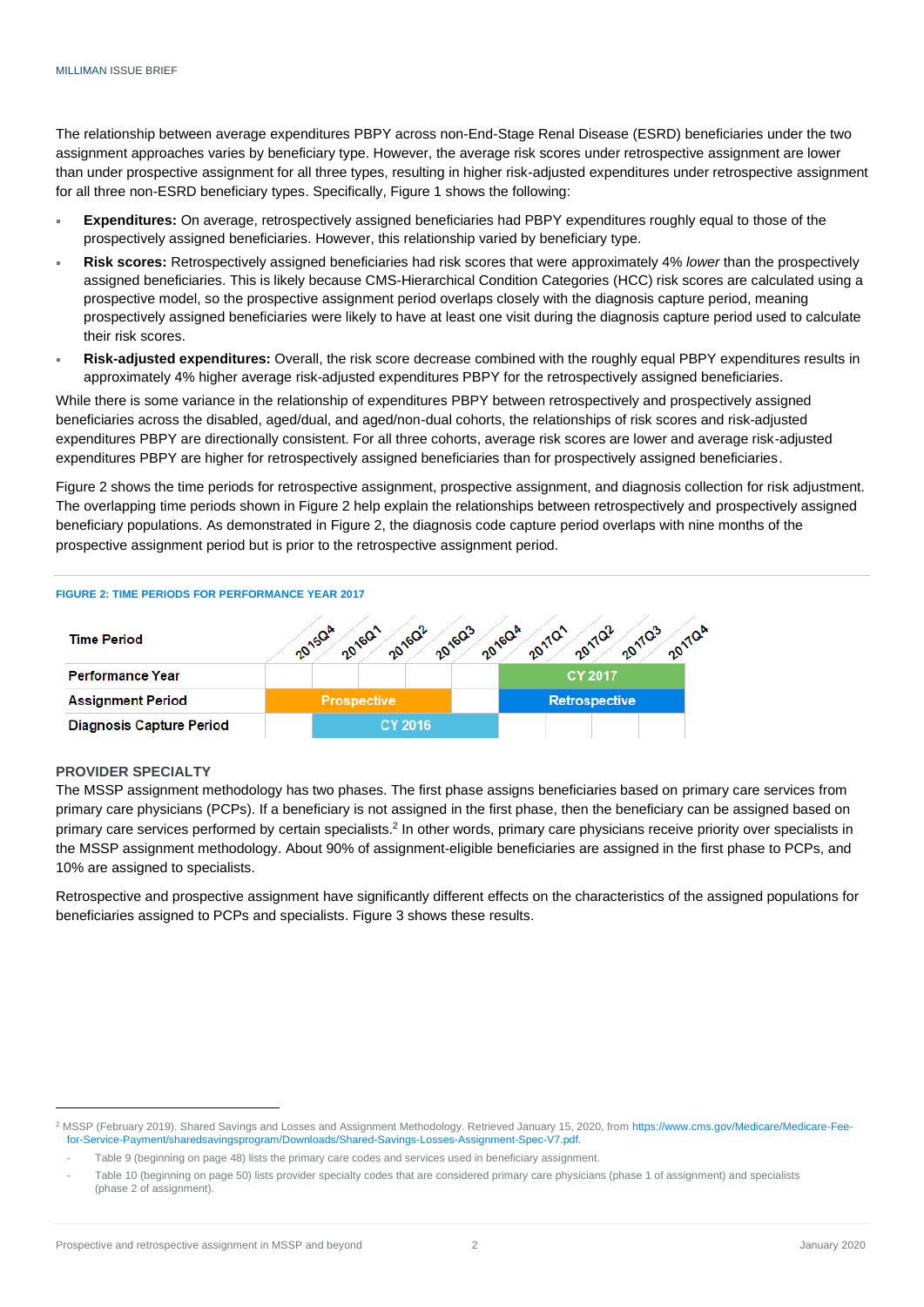| <b>Beneficiary Type</b> | <b>Beneficiaries Assigned to PCPs</b> |                   |                                                  | <b>Beneficiaries Assigned to Specialists</b> |                   |                                                  |
|-------------------------|---------------------------------------|-------------------|--------------------------------------------------|----------------------------------------------|-------------------|--------------------------------------------------|
|                         | <b>Expenditures</b><br><b>PBPY</b>    | <b>Risk Score</b> | <b>Risk-Adjusted</b><br><b>Expenditures PBPY</b> | <b>Expenditures</b><br><b>PBPY</b>           | <b>Risk Score</b> | <b>Risk-Adjusted</b><br><b>Expenditures PBPY</b> |
| <b>Disabled</b>         | 5%                                    | $-3%$             | 8%                                               | $-7%$                                        | $-2%$             | $-5%$                                            |
| Aged/Dual               | 4%                                    | $-4%$             | 8%                                               | $-20%$                                       | $-5%$             | $-16%$                                           |
| Aged/Non-Dual           | $0\%$                                 | $-5%$             | 5%                                               | $-16%$                                       | $-2%$             | $-15%$                                           |
| Subtotal - Non-ESRD     | 1%                                    | $-4%$             | 6%                                               | $-16%$                                       | $-2%$             | $-14%$                                           |

#### **FIGURE 3: DIFFERENCE IN KEY MSSP ACO METRICS UNDER RETROSPECTIVE VS. PROSPECTIVE ASSIGNMENT**

Note: Values calculated as retrospective / prospective – 1. Values are rounded. The subtotal row is weighted by the overall distribution of beneficiary types, including beneficiaries assigned to both PCPs and specialists. Results for the ESRD population are excluded due to a lack of risk score data for these beneficiaries. "Beneficiaries Assigned to PCPs/Specialists" represent assignment-eligible beneficiaries who would have been assigned to a PCP (described as the "first phase" of assignment above) or a specialist (the "second phase").

As shown in Figure 3, the PCP results were largely consistent with the overall results from Figure 1 above, with retrospectively assigned beneficiaries having slightly higher expenditures PBPY, lower risk scores, and higher risk-adjusted expenditures PBPY. However, beneficiaries assigned to specialists had significantly different results. Under retrospective assignment, beneficiaries had PBPY expenditures that averaged 16% lower than those who were prospectively assigned. While prospectively assigned beneficiaries continued to have higher risk scores (by 2% on average), risk-adjusted expenditures were still 14% lower for beneficiaries assigned retrospectively to specialists.

Some potential reasons for beneficiaries retrospectively assigned to specialists having lower expenditures PBPY than beneficiaries prospectively assigned to specialists include:

- Beneficiaries visiting a specialist (and not a PCP) may have greater future care needs, and therefore higher costs in the year after their assignment.
- Beneficiaries seeing specialists may have chronic conditions, which may cause costs to increase as they age.

In our analysis, we used the Medicare 5% Sample data set for performance years 2015, 2016, and 2017. We found the relationships described above to be consistent in all three years.

#### **BENEFICIARY AREA**

Figure 4 shows the risk-adjusted expenditures PBPY by beneficiary metropolitan statistical area (MSA) under retrospective and prospective assignment, sorted low to high by average risk-adjusted expenditures PBPY. Overall, we see a consistent pattern of risk-adjusted expenditures PBPY being higher under retrospective assignment than under prospective assignment.



**FIGURE 4: 2017 RISK-ADJUSTED EXPENDITURES PBPY BY BENEFICIARY MSA UNDER RETROSPECTIVE AND PROSPECTIVE ASSIGNMENT**

• Retrospective • Prospective

Note: Results are limited to the non-ESRD population.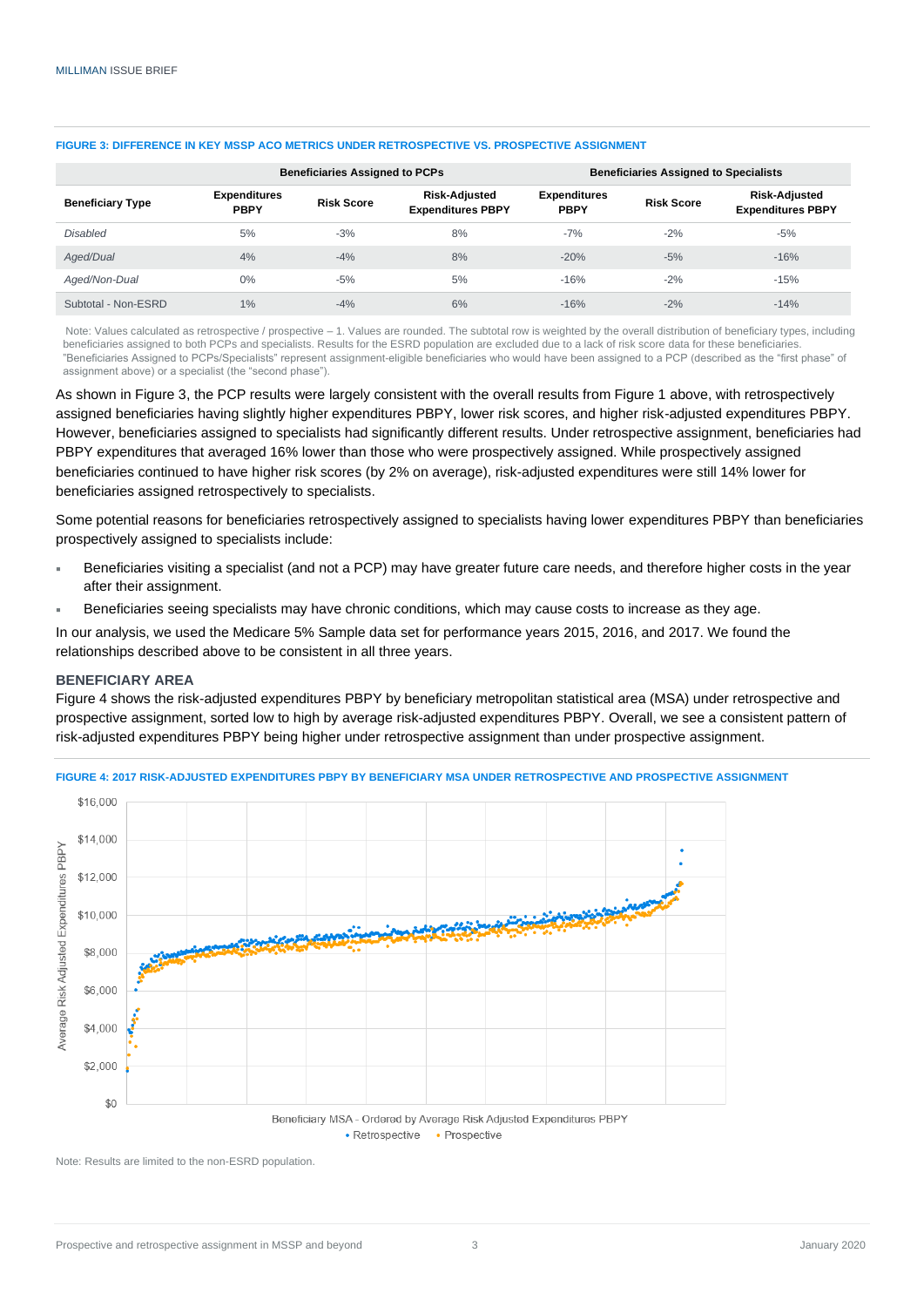### Prospective versus retrospective assignment

#### **SHORT PRIMER**

An ACO's choice between prospective and retrospective assignment is a choice of the time period (referred to as "assignment window") used to assign beneficiaries to the ACO. MSSP assigns patients to ACOs based on having a plurality of primary care services during the assignment window, with preference given to primary care providers, rather than specialists. Additionally, beneficiaries have the opportunity to designate a primary care provider as responsible for coordinating their overall care. This voluntary alignment occurs prospectively, and must occur by October 31 to be effective for the following performance year.

Eligibility for assignment: To be eligible for assignment, beneficiaries must meet the conditions outlined in Figure 5 during the assignment window. Additionally, for prospective assignment, beneficiaries must also meet the requirements in the performance year.

#### **FIGURE 5: ELIGIBILITY REQUIREMENTS FOR MSSP ASSIGNMENT**

- 1. Must have at least one month of Part A and Part B enrollment, and no months of Part A only or Part B only coverage
- 2. Must not have any months of Medicare group (private) health plan enrollment (e.g., Medicare Advantage plan)
- 3. Must reside in the United States or U.S. territories and possessions
- 4. Must not be assigned to any other Medicare shared savings initiatives
- 5. Must not die prior to the performance year (impacts prospective assignment only)

**Prospective assignment window: The 12-month period ending September 30 prior to the performance year.** If an ACO selects prospective assignment, then services performed during the 12-month period ending September 30 prior to the performance year are used for assignment. Under prospective assignment, all of an ACO's assigned beneficiaries are known at the start of the performance year, with limited exceptions (e.g., beneficiaries who sign up later for a Medicare Advantage plan will be removed from the final list of assigned beneficiaries).

**Retrospective assignment window: The 12-month performance year.** If an ACO selects retrospective assignment, then services performed during the performance year (i.e., January 1 to December 31 of the performance year) are used for assignment. CMS provides the ACO with ongoing snapshots of its assigned beneficiaries based on emerging experience, but the final list of assigned beneficiaries is not known until after the performance year is complete.

#### **Advantages of each assignment methodology:**

- Prospective assignment advantages:
	- − *Assignment is known in advance:* Allows the ACO to know which patients it is managing at the start of the performance year.
	- − *Priority over retrospective assignment:* Prospective assignment has priority over retrospective assignment, so prospectively assigned beneficiaries cannot be retrospectively assigned to another ACO during the performance year (note that voluntary alignment takes precedence over both prospective and retrospective assignment<sup>3</sup>).
- Retrospective assignment advantages:
	- − *Ensures that patients visit ACO providers during the performance year:* Ensures that the ACO providers are seeing the patients assigned to the ACO during the performance year.
	- − *Larger pool of assigned beneficiaries:* Retrospective assignment generally results in a larger number of assigned beneficiaries because beneficiaries are only required to be eligible during the performance year, while under prospective assignment beneficiaries require eligibility under both the performance year and the assignment period (i.e., the 12-month assignment period, plus the three-month gap, plus at least one month of eligibility in the performance year).

<sup>&</sup>lt;sup>3</sup> Under MSSP, voluntary alignment is always applied prospectively regardless of the ACO's selection of prospective or retrospective claims-based assignment. Beneficiaries' selected primary clinician as of October 31 prior to the performance year is used.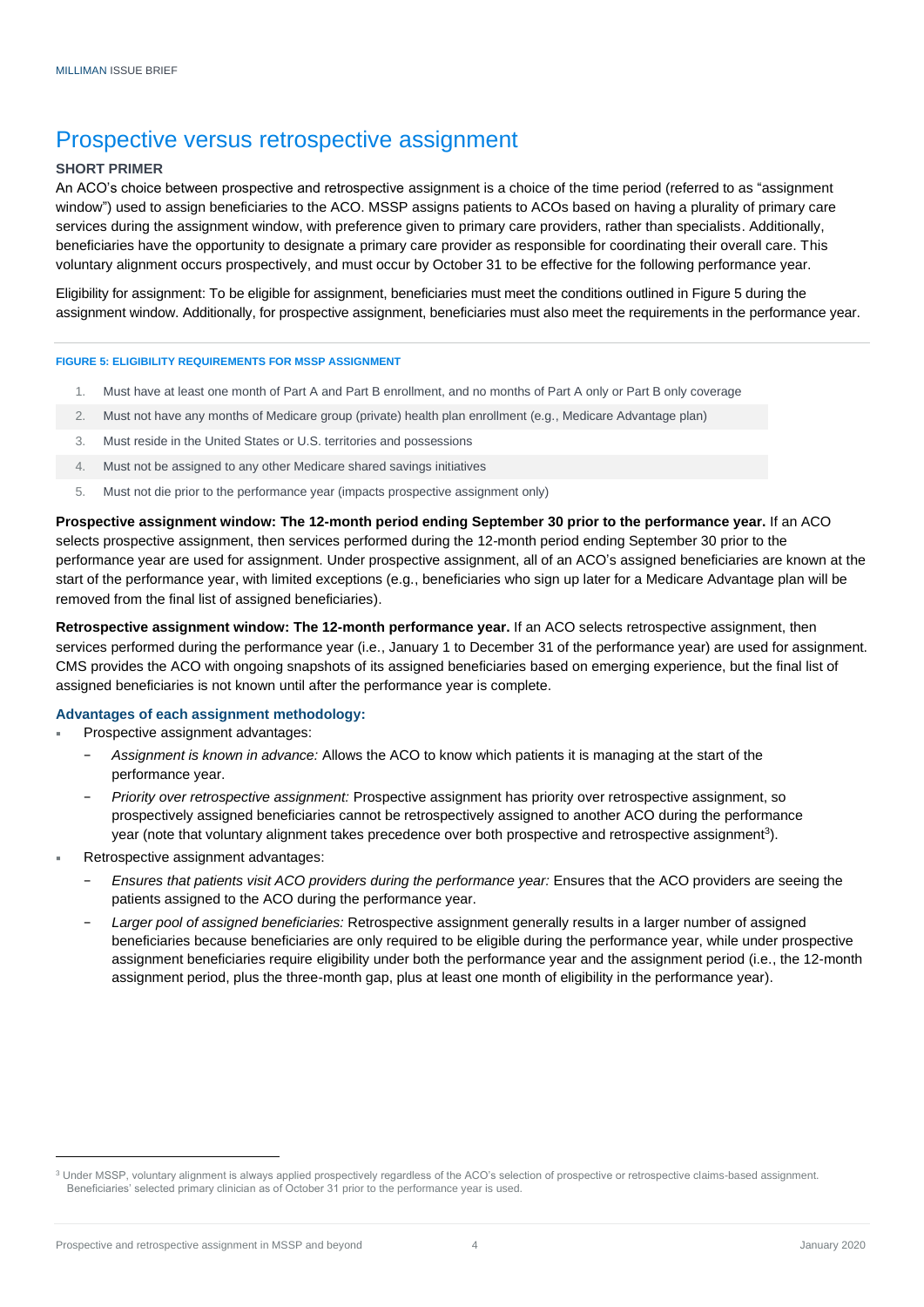#### **Differences in assigned populations**

Retrospective assignment includes all beneficiaries in a given calendar year with the following conditions:

- 1. At least one primary care service from a primary care provider or provider whose specialty is included in the list of assignable provider types
- 2. At least one month of Part A and Part B coverage
- 3. Reside in the United States
- 4. Do not have any months of Part A only, Part B only, or Medicare Advantage enrollment.

Prospective assignment starts with the same conditions in the assignment window, but additionally requires that beneficiaries must not die until at least the start of the performance year, and must not have any months of Part A only, Part B only, or Medicare Advantage enrollment during the performance year. Hence, the total beneficiaries remaining eligible for prospective assignment in the following year are a subset of those eligible for retrospective assignment in any given year, as seen in Figure 6.

#### **FIGURE 6: BENEFICIARIES ELIGIBLE UNDER EACH ASSIGNMENT METHODOLOGY**

|                                                                        | <b>Prospective</b><br>Assignment | Retrospective<br><b>Assignment</b> |
|------------------------------------------------------------------------|----------------------------------|------------------------------------|
| Assignment window                                                      | Oct 2015 - Sep 2016              | CY2016                             |
| Performance year                                                       | CY2017                           | CY2016                             |
| All beneficiaries                                                      | 100.0%                           | 100.0%                             |
| Ineligible beneficiaries <sup>1</sup>                                  | $-4.6%$                          | $-2.9%$                            |
| Beneficiaries without eligible visit in assignment window <sup>2</sup> | $-15.9%$                         | $-16.7\%$                          |
| Beneficiaries not eligible during performance year <sup>3</sup>        | $-6.8%$                          | $0.0\%$                            |
| Percent of beneficiaries meeting all assignment criteria               | 72.6%                            | 80.4%                              |

1 Beneficiaries not meeting eligibility requirements (see Figure 5 above) during the entire assignment window.

2 Without at least one primary care service with a specialty included in list of assignable provider types.

3 Beneficiaries not continuing to meet eligibility requirements through performance year (prospective only).

Using the Medicare 5% Sample data set, we can calculate how many beneficiaries were eligible for assignment to an ACO during a particular performance year. In the example in Figure 6, the assignment windows overlap for nine of 12 months under prospective and retrospective assignment, resulting in a similar pool of beneficiaries to start with. However, prospective assignment would have assigned approximately 8% fewer beneficiaries than retrospective assignment. This is likely because prospective assignment has a longer period of time in which beneficiaries can lose assignment eligibility (e.g., a beneficiary can be excluded for enrolling in a Medicare Advantage plan during the assignment window or during the performance year).

The relationship between retrospectively and prospectively assigned beneficiaries becomes more complicated when looking at beneficiaries assigned to a specific ACO, rather than looking at the entire assignment-eligible population. For one, prospective assignment takes precedence over retrospective assignment, so any beneficiaries assigned to different ACOs prospectively during the prior period will not be eligible for retrospective assignment to a given ACO. Additionally, beneficiaries that had the plurality of their primary care services at a given ACO in a given year may not necessarily behave the same way the following year, leading to differences between the retrospectively and prospectively assigned beneficiary lists.

#### **FINANCIAL IMPLICATIONS**

Prospective and retrospective assignment will ultimately affect the population that is assigned to an ACO, because some beneficiaries who are assigned under prospective assignment are not assigned under retrospective assignment and vice versa. The choice between these assignment methodologies can have subtle effects on the ACO's overall benchmark, risk score, and performance year costs. Note that the choice of assignment methodology not only affects the performance year, but also affects the historical baseline. For example, if an ACO decides to switch to prospective assignment for its second performance year, the historical benchmark will be restated to also use prospective assignment.